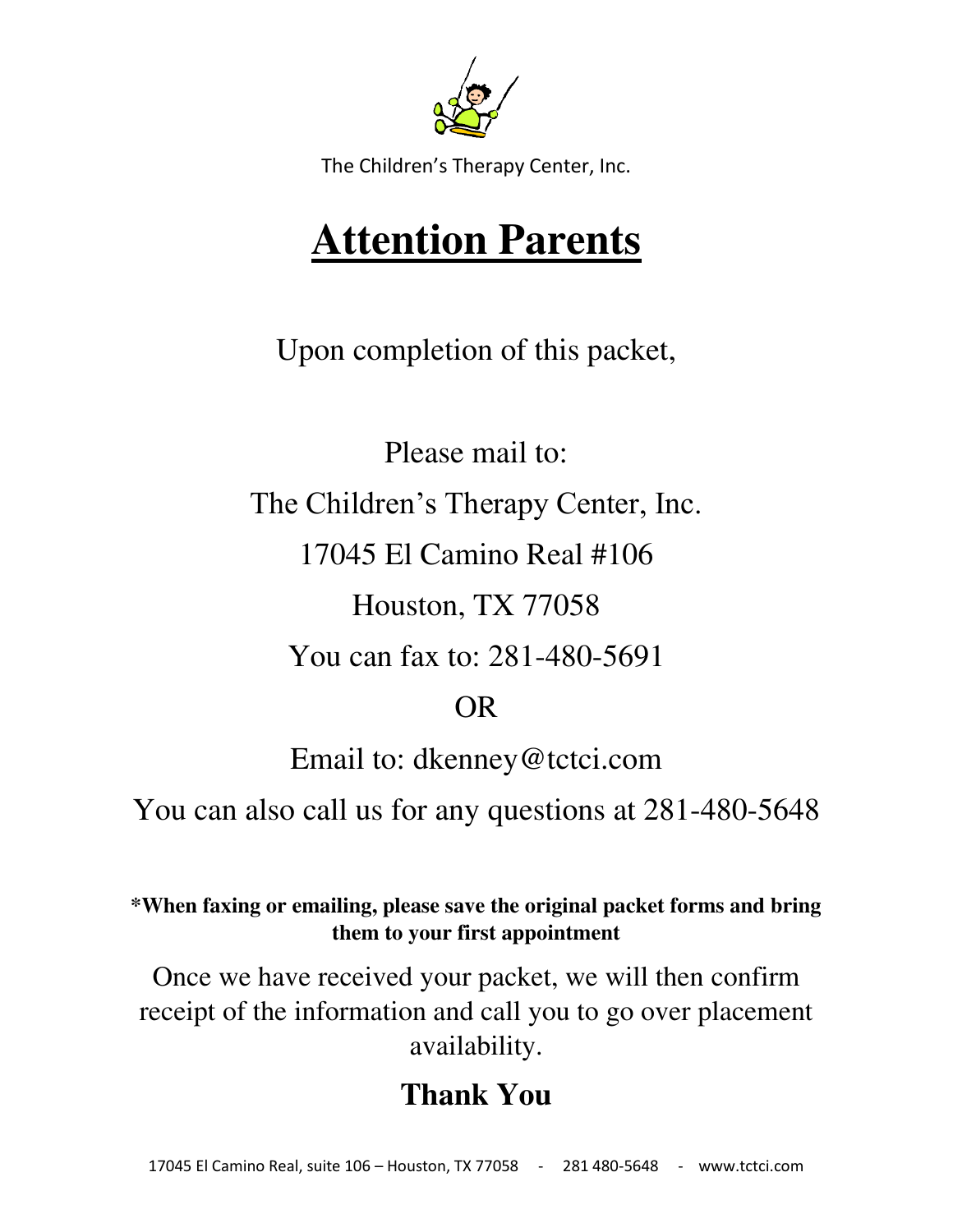

#### **2022 Forms**

Dear Parents,

Thank you for inquiring about *The Children's Therapy Center, Inc.* Enclosed you will find information about the therapies provided at our clinic, a medical questionnaire to be filled out regarding your child, a client info/insurance form, our cancellation policy and a brief letter suggesting clothing appropriate for evaluations and treatment sessions.

For the cost of evaluations and treatment please call the office. Evaluation times may vary depending on the client's needs.

Treatment sessions: Speech Therapy sessions range from 30-60 minutes. Occupational Therapy sessions are 55 minutes in duration. Both therapies are scheduled weekly based on the client's needs. Occupational Therapy also provides intensive therapy programs to address treatment goals. These sessions may be scheduled 3 to 5 times per week. Price of therapies depends on length of time, insurance coverage or selfpay options. Please ask our office about the different programs.

We require full payment at the time of service, unless we are a network provider for your insurance company, in which case your co-payment, co-insurance and deductibles are due at time of treatment. Your insurance contract is between you and your insurance company, and you are fully responsible to us for the total amount of the fee should your insurance company fail to pay. Our practice is committed to providing the best treatment for our clients and we charge what is usual and customary for our area. You are responsible for payment regardless of any insurance company's arbitrary determination of usual and customary rates. We will call and verify your benefits; however quoted benefits are not a guarantee of payment. The standard disclosure from the insurance companies is that there is no guarantee of payment until the claim is filed. If we are not in network with your insurance company, *The Children's Therapy Center, Inc.* is happy to provide a statement for you to file for out-of-network benefits if available in your policy.

You will receive a complimentary copy of each evaluation. A fee will be charged for additional copies.

\_\_\_\_\_\_\_\_\_\_\_\_\_\_\_\_\_\_\_\_\_\_\_\_\_\_\_\_\_\_\_\_\_\_\_\_ \_\_\_\_\_\_\_\_\_\_\_\_\_\_\_\_\_\_\_\_\_\_\_\_\_\_\_\_\_\_\_\_

Please check out our website a[t www.TCTCI.com](http://www.tctci.com/) for more great information about our staff and services. You can also find us on Facebook and like us on Google.

Sincerely,

Dr. Susan Zapf, Ph.D., OTR, BCP, ATP Owner/Director of Clinical Therapy

Parent/Guardian Signature Date Child's name

Revised 12/09/2021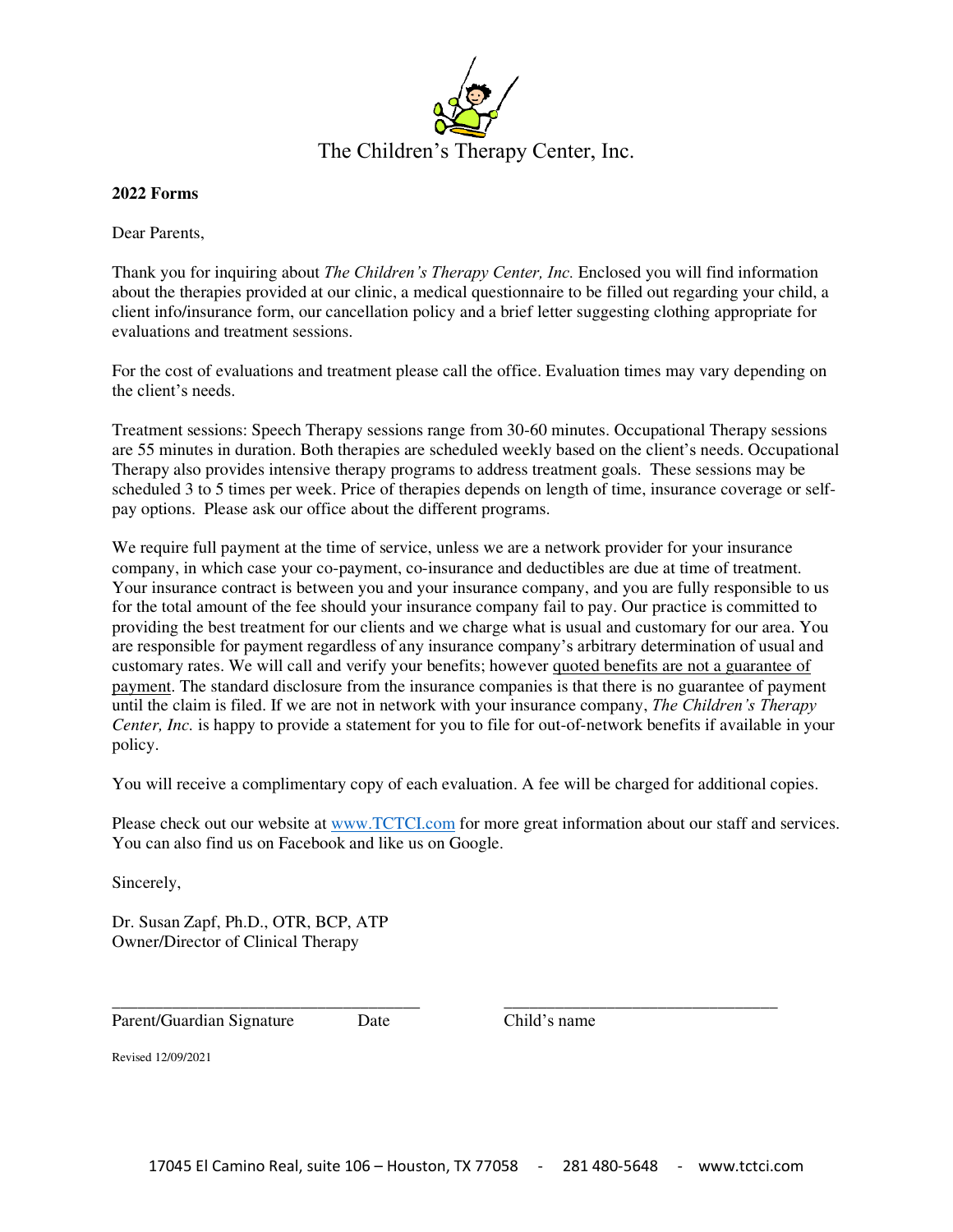

The Children's Therapy Center, Inc.

| 2022 Forms                                                                                                                                                                                                                                    |                                                                                    |         |         |
|-----------------------------------------------------------------------------------------------------------------------------------------------------------------------------------------------------------------------------------------------|------------------------------------------------------------------------------------|---------|---------|
|                                                                                                                                                                                                                                               |                                                                                    |         |         |
| (LAST)                                                                                                                                                                                                                                        | (FIRST)                                                                            |         | (MI)    |
|                                                                                                                                                                                                                                               |                                                                                    |         |         |
| (STREET)                                                                                                                                                                                                                                      |                                                                                    | (STATE) | (ZIP)   |
|                                                                                                                                                                                                                                               | (CITY)                                                                             |         |         |
|                                                                                                                                                                                                                                               |                                                                                    |         |         |
|                                                                                                                                                                                                                                               |                                                                                    |         |         |
|                                                                                                                                                                                                                                               |                                                                                    |         |         |
|                                                                                                                                                                                                                                               |                                                                                    |         |         |
|                                                                                                                                                                                                                                               |                                                                                    |         |         |
|                                                                                                                                                                                                                                               |                                                                                    |         |         |
|                                                                                                                                                                                                                                               |                                                                                    |         |         |
|                                                                                                                                                                                                                                               |                                                                                    |         |         |
|                                                                                                                                                                                                                                               |                                                                                    |         |         |
| PRIMARY INSURANCE INFORMATION                                                                                                                                                                                                                 |                                                                                    |         |         |
|                                                                                                                                                                                                                                               |                                                                                    |         |         |
|                                                                                                                                                                                                                                               |                                                                                    |         |         |
|                                                                                                                                                                                                                                               |                                                                                    |         |         |
|                                                                                                                                                                                                                                               |                                                                                    |         | PHONE # |
| POLICY HOLDER'S ID#                                                                                                                                                                                                                           |                                                                                    |         |         |
| GROUP # $\_\_\_\_\_\_\_\$ HMO $\_\_\_\$ PPO $\_\_\_\$ POS $\_\_\_\$                                                                                                                                                                           |                                                                                    |         |         |
| I AUTHORIZE PAYMENT OF MEDICAL BENEFITS TO THE CHILDREN'S THERAPY CENTER, INC.<br>I AUTHORIZE MEDICAL NOTES TO BE SENT TO INSURANCE WHEN REQUESTED.<br>FOR THOSE WHO ARE SELF-PAYING, PLEASE ALSO SIGN AND DATE THIS FORM IN THE SPACE BELOW. |                                                                                    |         |         |
| (SIGNATURE OF PARENT/GUARDIAN)                                                                                                                                                                                                                |                                                                                    | (DATE)  |         |
| <b>Revised 12/09/2021</b>                                                                                                                                                                                                                     | 17045 El Camino Real, suite 106 - Houston, TX 77058 - 281 480-5648 - www.tctci.com |         |         |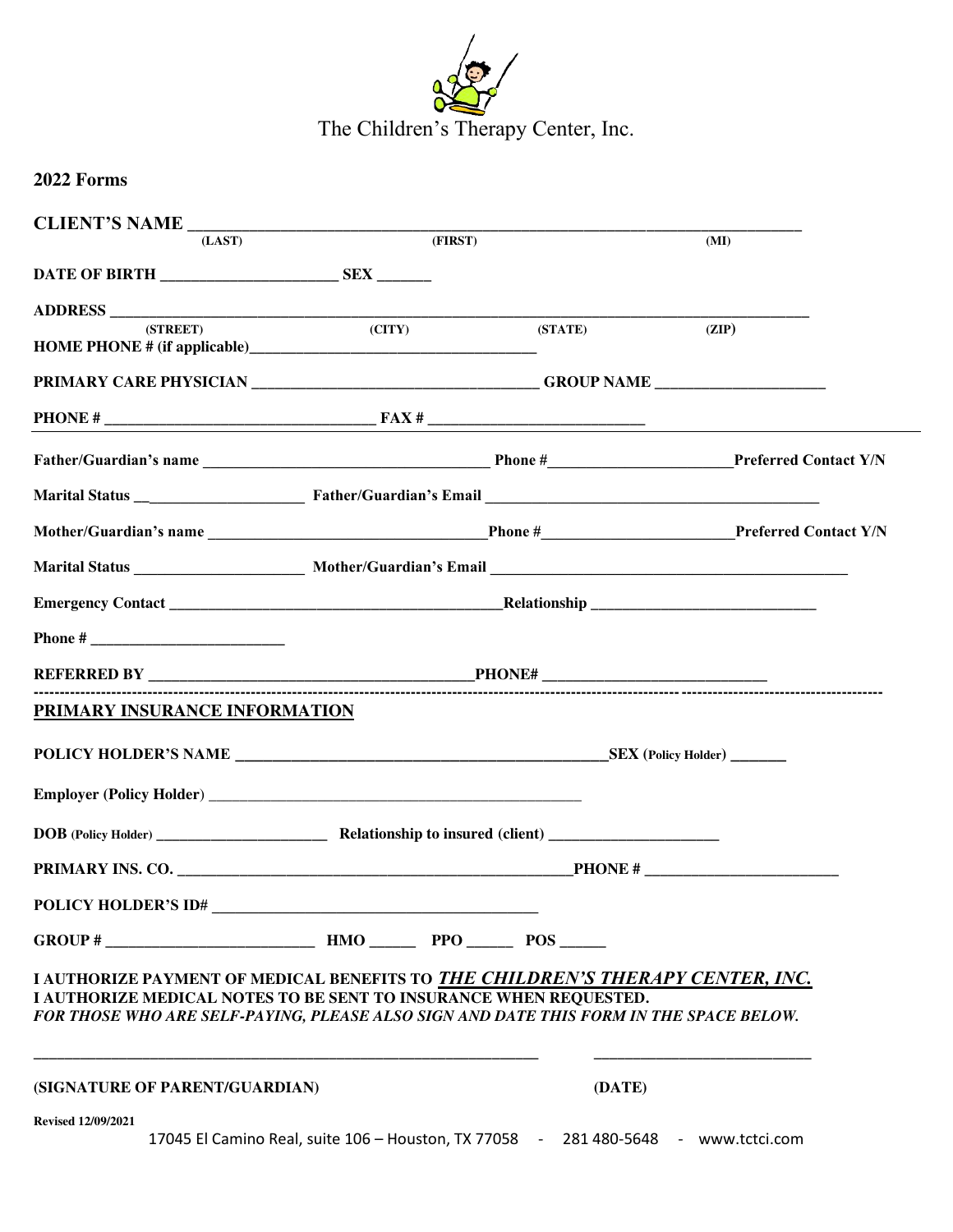### **THE CHILDREN'S THERAPY CENTER, INC.**

#### **CLIENT MEDICAL QUESTIONNAIRE**

Date: \_\_\_\_\_\_\_\_\_\_\_\_\_

What type of therapy are you interested in?  $\Box$ Occupational Therapy  $\Box$ Speech Therapy

| Child's full name:                                                   |                                |
|----------------------------------------------------------------------|--------------------------------|
|                                                                      |                                |
|                                                                      | Sex: $\Box$ Male $\Box$ Female |
|                                                                      |                                |
| Receiving any therapy services currently? Yes $\square$ No $\square$ |                                |
| If so, what are they? Where?                                         |                                |
| What are your concerns for your child?                               |                                |
| Academic:                                                            |                                |
| Personal:                                                            |                                |
| Social:                                                              |                                |

#### **Motor Development:**

Does any of your child's motor development seem to be delayed?

|                                 |                                                                                                        | Yes | No |
|---------------------------------|--------------------------------------------------------------------------------------------------------|-----|----|
| Gross Motor & Motor<br>Planning | a. Moving through space/environment                                                                    |     |    |
|                                 | b. Jumping, hopping, skipping                                                                          |     |    |
|                                 | c. Seem clumsy (or did they ever)                                                                      |     |    |
| Fine Motor                      | a. Holding a pencil                                                                                    |     |    |
|                                 | b. In-hand manipulation of small objects                                                               |     |    |
|                                 | c. Managing a fork/spoon/knife                                                                         |     |    |
| Self Help                       | a. Dressing                                                                                            |     |    |
|                                 | b. Tying shoes (if age 6 or older)                                                                     |     |    |
|                                 | c. Feeding self                                                                                        |     |    |
|                                 | d. Drinking from cup with lid                                                                          |     |    |
|                                 | e. Bathing self/wash hands                                                                             |     |    |
|                                 | Manipulating fasteners<br>f.                                                                           |     |    |
|                                 | g. Brushing teeth                                                                                      |     |    |
| <b>Executive Function</b>       | Organizing for task<br>a.                                                                              |     |    |
| For ages 8 and up               | b. Problem solving                                                                                     |     |    |
|                                 | Able to carry multiple objects<br>c.                                                                   |     |    |
| Sensory                         | a. Bothered by brightness, loudness,<br>clothing tags & seams, teeth or hair<br>brushing               |     |    |
|                                 | b. Doesn't clue into surrounding<br>environment-bumps into<br>others/walls/face messy & doesn't notice |     |    |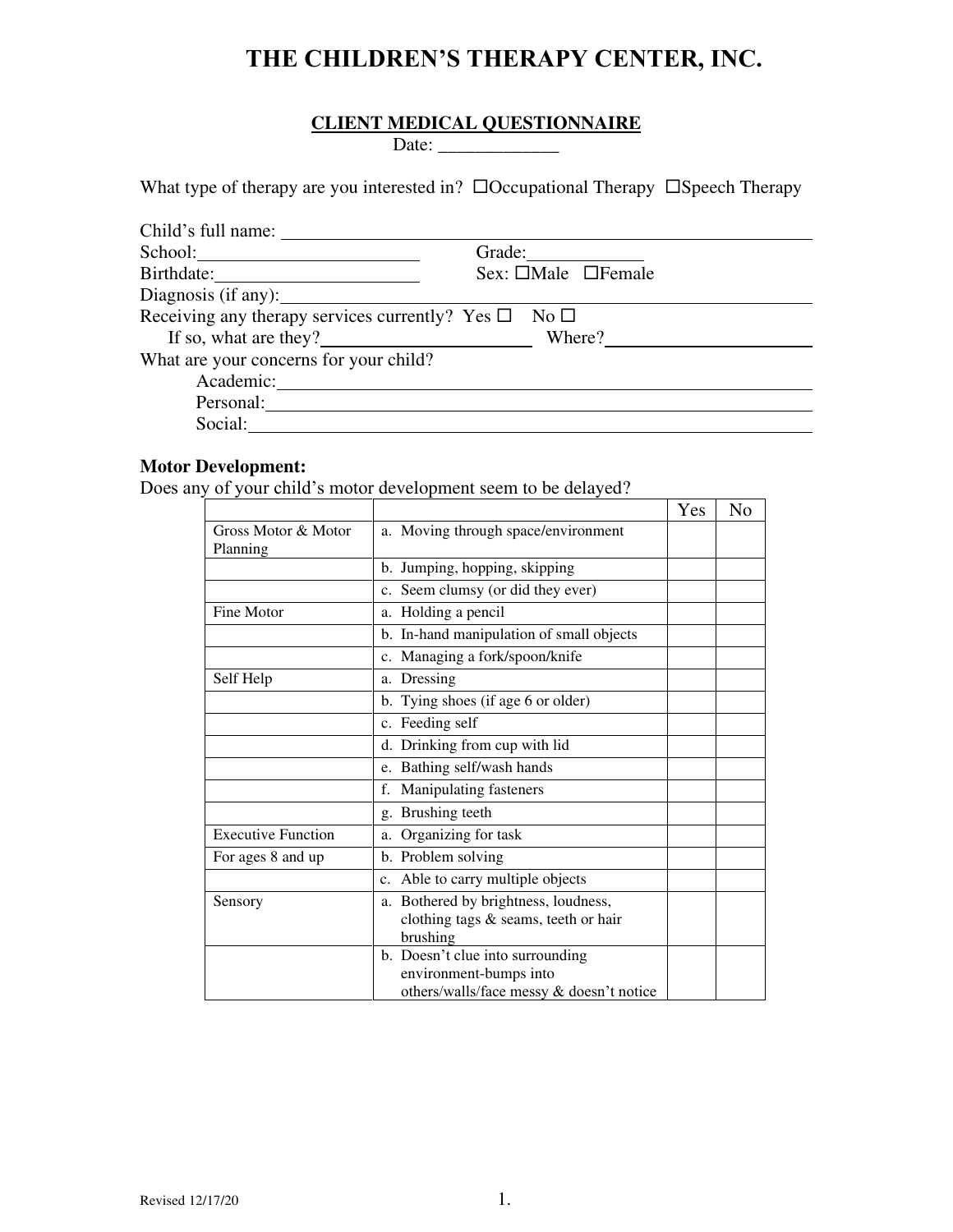| Client's Name |  |
|---------------|--|
| <b>DOB</b>    |  |

#### **Language Development:**

 $\overline{a}$ 

1. Has your child evidenced any problems with his/her speech such as delayed development, articulation (production of sounds), fluency (stuttering), or voice?

If yes, explain

 $\overline{a}$ 

 $\overline{a}$ 

#### **Social:**

1. How does your child get along with friends?

#### **Feeding:**

- 1. Is feeding an area you want addressed in Occupational Therapy? Yes No
- 2. Does your child avoid certain textures? Yes No
- 3. Does your child gag when eating or swallowing? Yes \_\_\_\_\_\_ No If yes explain:

\_\_\_\_\_\_\_\_\_\_\_\_\_\_\_\_\_\_\_\_\_\_\_\_\_\_\_\_\_\_\_\_\_\_\_\_\_\_\_\_\_\_\_\_\_\_\_\_\_\_\_\_\_\_\_\_\_ \_\_\_\_\_\_\_\_\_\_\_\_\_\_\_\_\_\_\_\_\_\_\_\_\_\_\_\_\_\_\_\_\_\_\_\_\_\_\_\_\_\_\_\_\_\_\_\_\_\_\_\_\_\_\_\_\_ \_\_\_\_\_\_\_\_\_\_\_\_\_\_\_\_\_\_\_\_\_\_\_\_\_\_\_\_\_\_\_\_\_\_\_\_\_\_\_\_\_\_\_\_\_\_\_\_\_\_\_\_\_\_\_\_\_

<u> 1989 - Johann Stoff, deutscher Stoffen und der Stoffen und der Stoffen und der Stoffen und der Stoffen und d</u>

\_\_\_\_\_\_\_\_\_\_\_\_\_\_\_\_\_\_\_\_\_\_\_\_\_\_\_\_\_\_\_\_\_\_\_\_\_\_\_\_\_\_\_\_\_\_\_\_\_\_\_\_\_\_\_\_\_

- 4. Does your child gag with the smell of foods? Yes \_\_\_\_\_\_ No \_\_\_\_\_\_
- 5. Has your child had a swallow study? Yes\_\_\_\_\_ No \_\_\_\_\_ If yes, what were the results:

#### **Behavior/Character:**

 $\overline{a}$  $\overline{a}$ 

 $\overline{a}$  $\overline{a}$  $\overline{a}$ 

- 1. Have there been specific behavior problems in the course of your child's development?
- $\overline{a}$ 2. Please add any other comments you might have regarding your child's behavior and character:

#### **Summary:**

You have been asked several questions that will help us better understand your child's needs. Please feel free to describe any other areas of concern.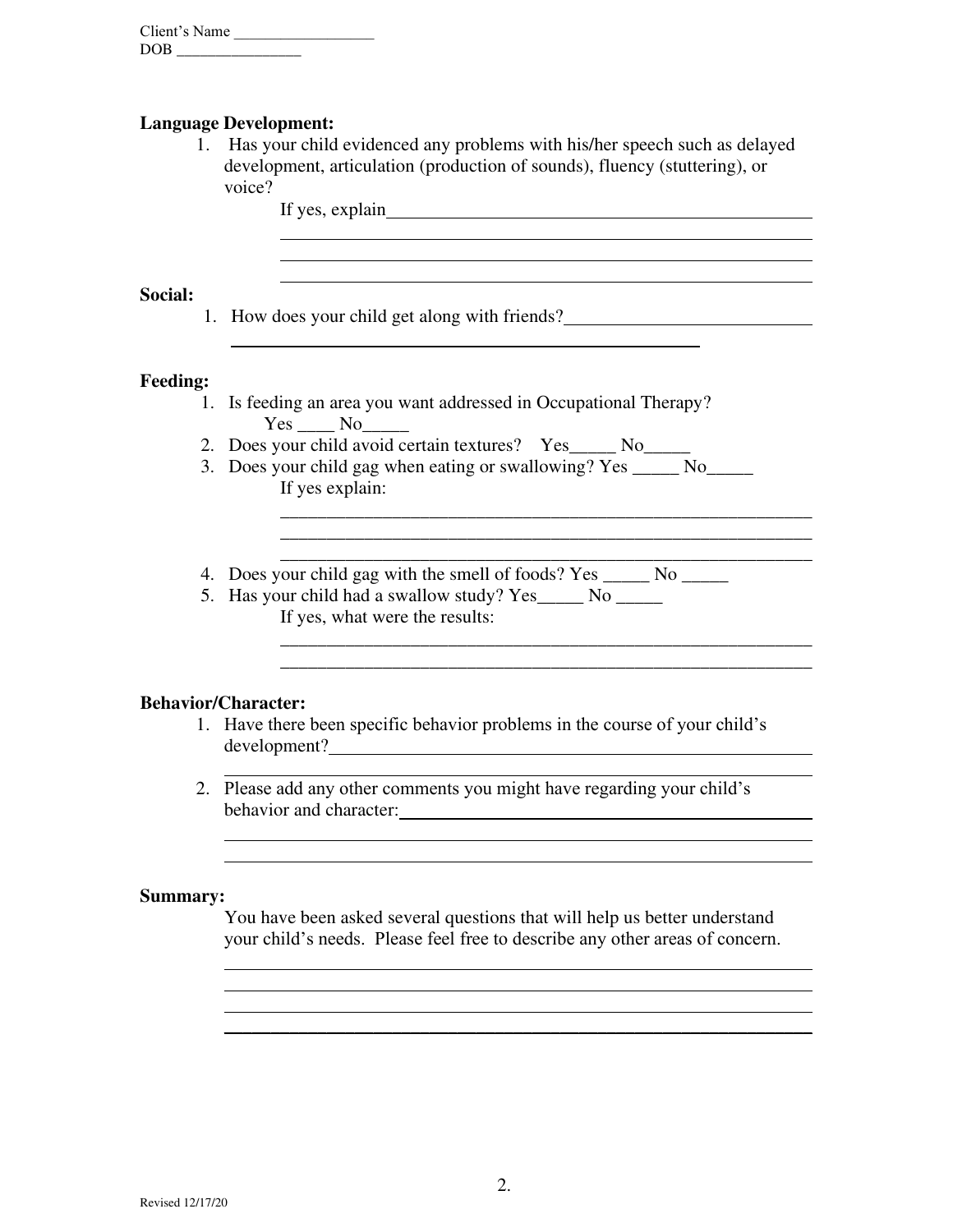

The Children's Therapy Center, Inc.

## **CANCELLATION POLICY: 2022**

Consistency in weekly therapy sessions is crucial to your child's progress towards their treatment goals; therefore, we strive to provide your child's weekly scheduled therapy sessions at their designated time. For our part, we will work to reschedule missed appointments and provide substitute coverage by other trained therapists at our clinic when your therapist must cancel. We do not overbook our sessions, as we focus on providing quality therapy to each child we treat, along with providing therapy in a timely manner.

We ask that you consider your part in this treatment partnership for your child. If you must cancel a session, we require a 24-hour notice so that your therapist can adjust their schedule and offer the opening to another child that may need therapy that week. A full session fee will be charged for missed appointments unless we have a 24-hour notice. **Insurance will not pay for missed appointments**. If your history of attendance has been good; we will take extenuating circumstances into consideration.

When your therapist will be out and has another therapist sub for your regular session time, TCTCI expects your child to attend the therapy session. We want your child to continue the therapy we have recommended. All of our TCTCI therapists are highly trained and can provide services to your child.

If you are over 15 minutes late to your appointment or need to leave 15 minutes early, you will be charged for the time you missed. With the changes in healthcare and specific time constraints on billable units, we cannot charge insurance companies for the time you miss. We also ask that if you leave the clinic during your child's treatment that you return at least 5 minutes prior to the end of your child's session so the therapist can discuss the treatment session and any recommendations for home program.

\_\_\_\_ Planned absences or lapses in insurance coverage of more than two weeks (or more than one week for clients seen every other week) may result in the loss of your appointment time. Missed sessions accounting for more than 15% of your scheduled sessions may also result in a loss of your appointment time. This percentage will be reviewed on a quarterly basis. We will work to keep your time but this cannot be guaranteed. Our goal is for your child to receive consistent therapy in order to achieve their best outcome.

We consider our relationship with you a partnership. We pride ourselves on our family-friendly attitude and on providing high quality therapy. We promise to keep up our part of the relationship and hope you will do the same.

Dr. Susan Zapf, Ph.D., OTR, BCP, ATP Owner/Director of Clinical Therapy

Parent/Guardian Signature Date Child's name

\_\_\_\_\_\_\_\_\_\_\_\_\_\_\_\_\_\_\_\_\_\_\_\_\_\_\_\_\_\_\_\_\_\_ \_\_\_\_\_\_\_\_\_\_\_\_\_\_\_\_\_\_\_\_\_\_\_\_\_\_\_\_\_\_\_